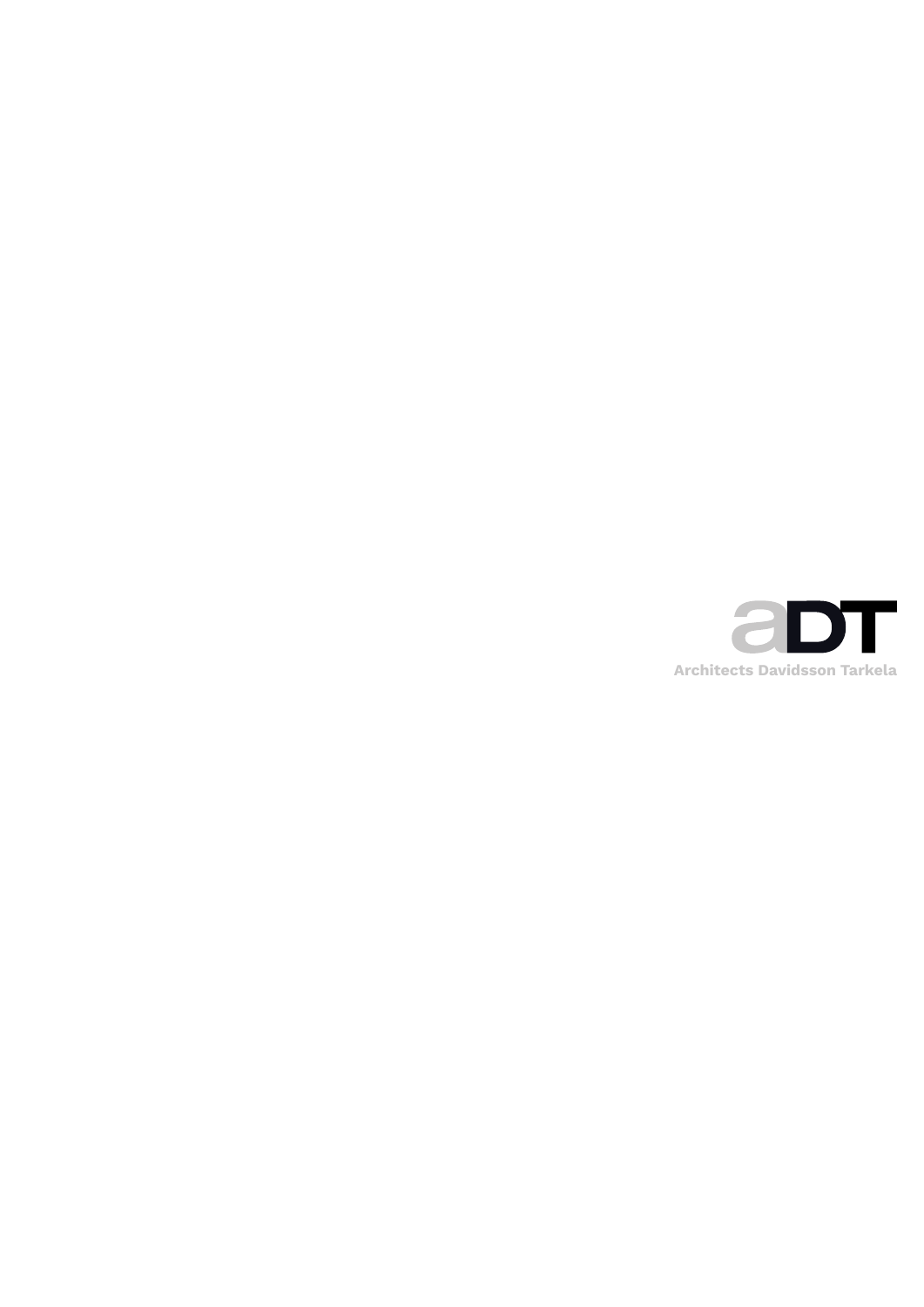# **Architects Davidsson Tarkela**

Kasarmikatu 36 FIN-00130 Helsinki tel +358 9 434 2060

www.arkdt.fi

Founded in 1985, Architects Davidsson Tarkela is a Helsinki-based architectural firm that at the moment employs 17 people focusing on architectural and interior design. From 1991 to 1995, our head office was located in Berlin.

aDT offers a wide range of design services to both public and private sector clients. Extensive expertise, close cooperation with the client and a networked design approach with other experts are at the core of our operations. Our work focuses on demanding renovations of historically valuable buildings, challenging new-construction projects, urban planning and project development. We operate reliably in a variety of project and implementation formats, utilizing the latest digital design tools.

Our approach is conversational and analytical. The possibilities of the site conditions and the needs of the project form the basis of the physical and cultural identity of each project. The pursuit of a carefully considered balance between our architectural heritage, resource-effective building design and a good urban environment guides all our design efforts.

Working within the built environment gives us the opportunity to promote sustainable architecture and the objectives of a carbon neutral society. Sustainable development and circular economy are key areas in the continued development of our operations.

The office is led by Aki Davidsson, Jaana Tarkela and Niklas Mahlberg, who serves as the office's managing director. The entire management team works as design principals.

## **Working Methods**

Our implemented projects can be found in Finland, Berlin, Moscow and St. Petersburg. Based on our experience and documented practices, we provide our clients architectural design, lead designer services as well as reliable project and risk management. Through our operations spanning over four decades and working as the clients representative, we have developed extensive and direct contacts in Helsinki's urban planning, building control and especially in the City Museum and the National Board of Antiquities.

Our team includes skilled professionals who are qualified for exceptionally demanding projects and who have strong experience in both new construction and renovation projects, e.g. in the historical areas of central Helsinki. Our office staff includes architectural designers, interior designers and administration and IT professionals.

We carry out design work and coordination based on building information models. To fullfill the goals agreed with the client and users, we use the most up-to-date versions of design software (Autocad, Revit, Rhino).

aDT is a member of The Association of Finnish Architects' Offices ATL. The office has an internal quality assurance system based on the ATL-SKOL-RAKLI quality system.

aDT is also a member of Solwers, a network of leading design companies.

**aDT** | We are SOLWERS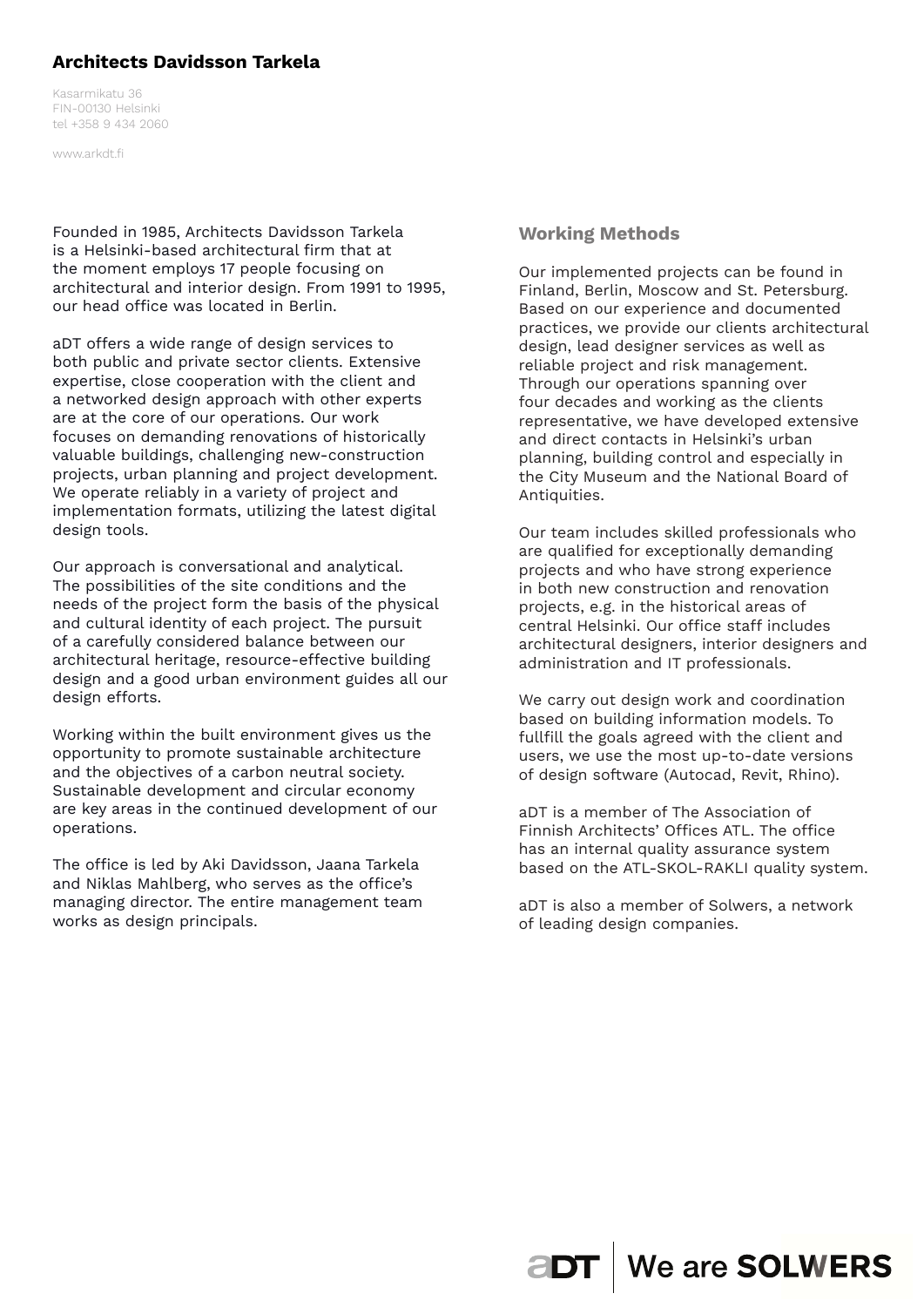# **Awards**

#### $2021$

Elielinaukio and Asema-aukio, architectural and conceptual design competition. aDT was Snøhetta´s local partner in the winning proposal "Klyyga"

#### 2020

Helsinki East Urban Centre Open internation competition in two phases, purchase

#### 2017

Kuopio Museum Invited competition 1. prize

## 2017

Passenger entry hall, Helsinki-Vantaa Airport Invited competition 1. prize Interior Design and renovation, in collaboration with Rune & Berg Design

## $2015$

Haapaniemenkatu 4 Invited competition 1. prize In collaboration with Arkkitehtuuritoimisto Heikkinen –Komonen

#### 2011

KPMG-offices, Töölönlahti, Helsinki Invited competition 1. prize

#### 2010

Alma Media -offices, Töölönlahti, Helsinki Invited competition 2. prize

#### 2009

Munich's Eastern Gate (Bogenhausener Tor) Invitated urban design competition, purchase

#### 2007

Aviapolis Tower, Vantaa: invited competition, 1. prize

#### 2005

Recognitions received for Kamppi public transport terminal:

- European Prize For Urban Public Space.
- Concrete Structure of the Year

- Special recognition of the for the Visually Impaired association

- "Ceiling Project of the Year" - Ceiling Association.

- "The Five Houses" Forum - Quarterly Review of Nordic Architecturen presentation 3/2005. - Finnish Architecture 0405 exhibition and book.

- Second place in the competition for the 2006 RIL Prize.

## 2005

Betonipalkinto Kamppi Terminal

#### 2005

Best of Europe | Color -nominee Learning Centre Aleksandria | Helsinki University

#### 2003

Concrete Structure of the Year, honorable mention. Learning Centre Aleksandria | Helsinki University

#### 2003

Third prize in the Helsinki Olympic Stadium's eastern stands canopy competition.

#### 2001

Honorable mention in the invited competition forthe Kontula Elderly Center, Helsinki.

#### $2000$

First place in the tender for the Kamppi Center in SRV Viitoset Oy's group (Pallasmaa, Davidsson, Schweizer, Wartiainen).

#### 1999

Honorable mention in the architectural competition for Ulriikankodin nursing home, Loviisa

#### 1998

Aesthetic act of the year, award for the protective cover of the scaffolding of Helsinki City Hall.

#### 1996

State Architecture Award of the Russian Federation for the design of the International Bank of Moscow together with Juhani Pallasmaa.

## 1995

Honorable mention in the kiosk competition of the City of Helsinki together with Marianna Verhe.

## 1994

Purchase in the Senftenberg downtown and town hall design competition together with Marianna Verhe and Åke Lindeberg.

## 1990

First prize in the Business and Regional Center A3 / Riihimäki invitation competition together with Åke Lindeberg.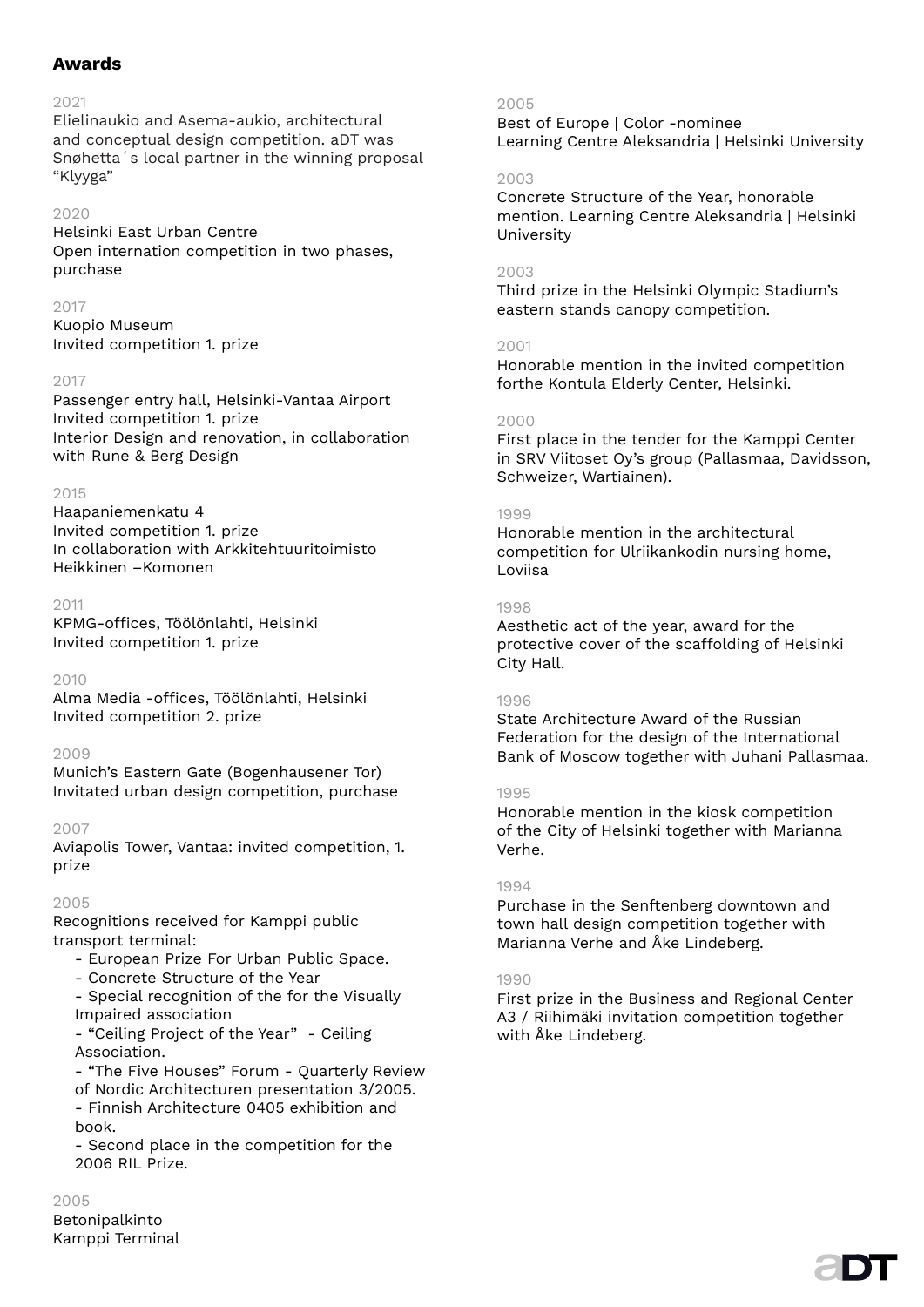# **Publications**

Kuopio Museum Renovation and Extension ARK / Finnish Architectural Review 5/2021

Kuopio Museum Rakennuslehti nro. 22/2021

Kuopio Museum Betoni – lehti 2/2021

Kuopio Museum Prointerior 2/2021

Kuopio Museum AU, Finnish Association of Architects - newsletter 03/2021

Kuopio Museum Designverse 08/03/2021

Kuopio Museum Archello 03/03/2021

Kuopio Museum Icon magazine 03/03/2021

Kuopio Museum Åvontuura 02/03/2021

Kuopio Museum ArchDaily 17/02/2021

Helsinki City Museum, International Urban Project Award 2020 World Architecture Magazine 1/2021

Helsinki City Museum, International Urban Project Award 2020 Bauwelt Praxis 1/2021

Daycare Louhi / an old prison piggery turned into a kindergarten Architecture of Necessity - exhibition. Virserums Konsthall 2016

Helsinki Fair Center ARK - magazine 3/12

Kamppi Center Contemporary Architecture | Finland - book 2010

Learning Centre Aleksandria | Helsinki University Colleges & Universities - book 2010

Kamppi traffic terminals Finnish Architecture 0405, exhibition and book

## Kamppi traffic terminals

Forum -Quarterly Review of Nordic Architecture and Design, 3/05

Kamppi traffic terminals Betoni-lehti 2/05

Learning Centre Aleksandria | Helsinki University ARK - magazine 6/03

Learning Centre Aleksandria | Helsinki University Steel Visions - Millennium Steel Architecture in Finland

Metsätalo | Helsinki University ARK - magazine 5/03

Helsinki City Hall | Office block K32 Ptah 1/00

Finnish Cultural Institute, Berlin ARK - magazine 3/97

Moscow International Bank Teräsrakenne-lehti 2/97

Moscow International Bank Project Russia No 1

KOP-Antilooppi block, Helsinki World Architecture 25/95

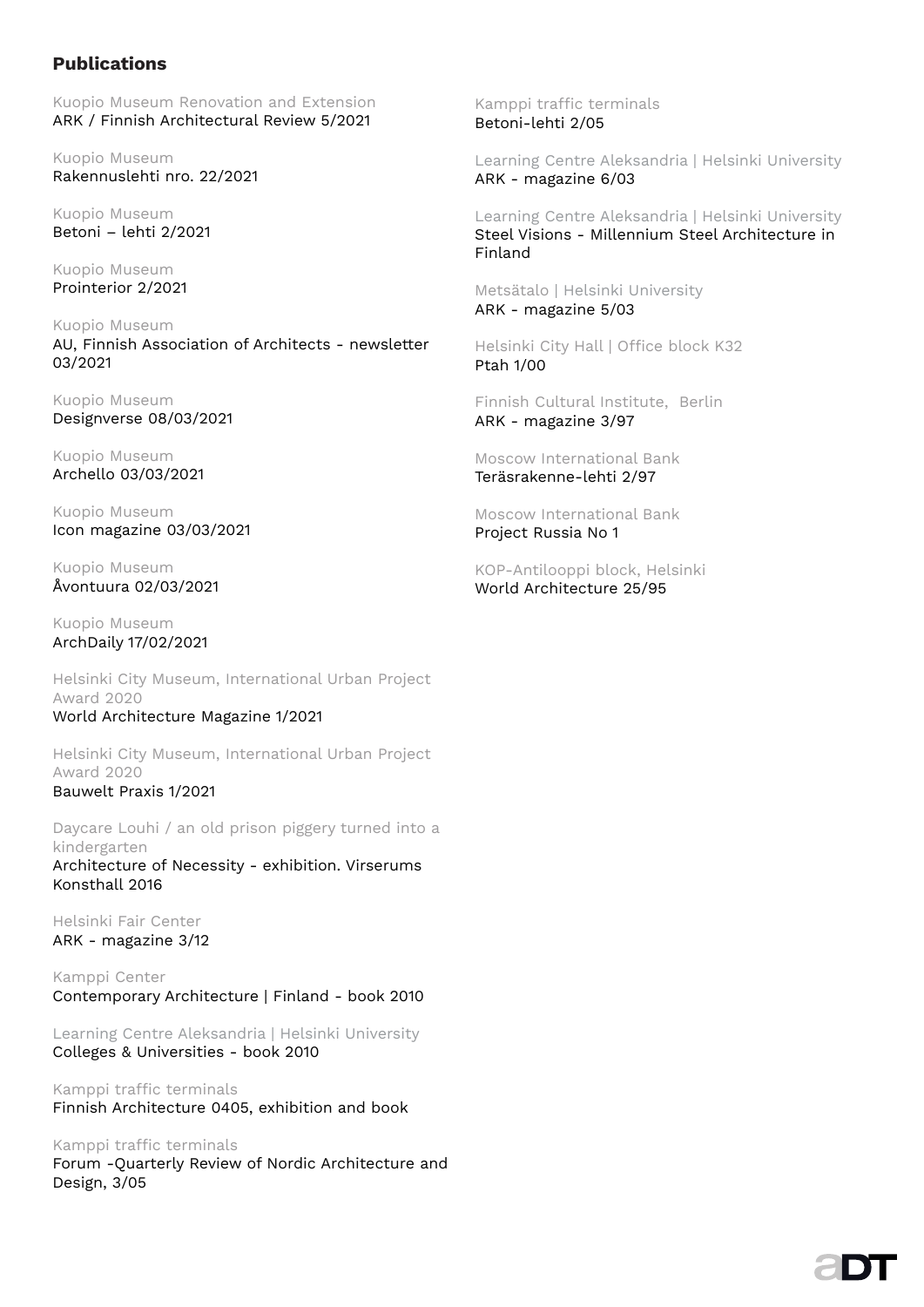# **Selected Projects**

#### **Skatta hotel, Helsinki**  New hotel and underground parking garage 9 900 m² 2020-2023

**Lahti City Hall**  Renovation and extension of a listed building by Eliel Saarinen from 1912 5 315 m² 2020-2023

**The Finnish National Theatre, Helsinki** Renovation and extension of a listed block by Kaija and Heikki Sirén and Onni Tarjanne 10 050 m² 2018-2023

**Helsinki Fair Center** Entrance and Convention Centre extension and refurbishment 28 000 m² 2017-2023

**Kuopio museum** Renovation and extension based on an invitational competition win 4 500 m² 2016-2020

**Wuorio building, Unioninkatu 30, Helsinki** Renovation and extension of a listed building by Herman Gesellius 5 270 m² 2020

# **Vuorela Reform School, Vihti**

Renovation 1 727 m² 2020

## **Rettig Group, Bulevardi 46**

Office building renovation 3 220 br-m²  $2019$ 

#### **Backas Manor**

Renovation 650 br-m² 2017

## **Passenger entry hall, Helsinki-Vantaa Airport Entry hall design**

Interior design competition 1st Prize 2017

## **Pisara-Rata, Tölö station**

Project plan for a new underground train station and entrance buildings 35 500 m² 2017

## **Clarion Congress Centre, Makasiini L2**

Adaptive reuse and renovation of a listed building by Lars Sonck 8 500 m² 2016

# **Clarion Hotel Helsinki**

Newbuild 25 500 m²  $2016$ 

#### **Haaga fi restation**

Renovation and extension 4 200 br-m² 2016

## **Helsinki City Museum, K4 quarter**

Renovation and conversion of several listed buildings 8 850 m² 2016

## **Kluuvi gallery**

Conversion of old gallery space 200 m² 2016

## **KPMG headquarters, Helsinki**

New office and commercial building 25 500 m² 2016

## **Torikorttelit - Senate square market quarters**

Renovation and extension of several listed building  $~1.35$  000 m<sup>2</sup> 1999-2016

## **Arppeanum, Helsinki**

Renovation and change of use of a listed building by Carl Albert Edelfelt from 1869 4 100 m² 2015

## **Daycare Louhi, Helsinki**

Renovation and extension 1 200 br-m² 2015

## **Leijona quarter restaurant**

Renovation and newbuild 620 m²  $2015$ 

## **Metsätalo, University of Helsinki**

Renovation and conversion of a listed building by Jussi Paatela from 1939 22 500 m² 2001-2015